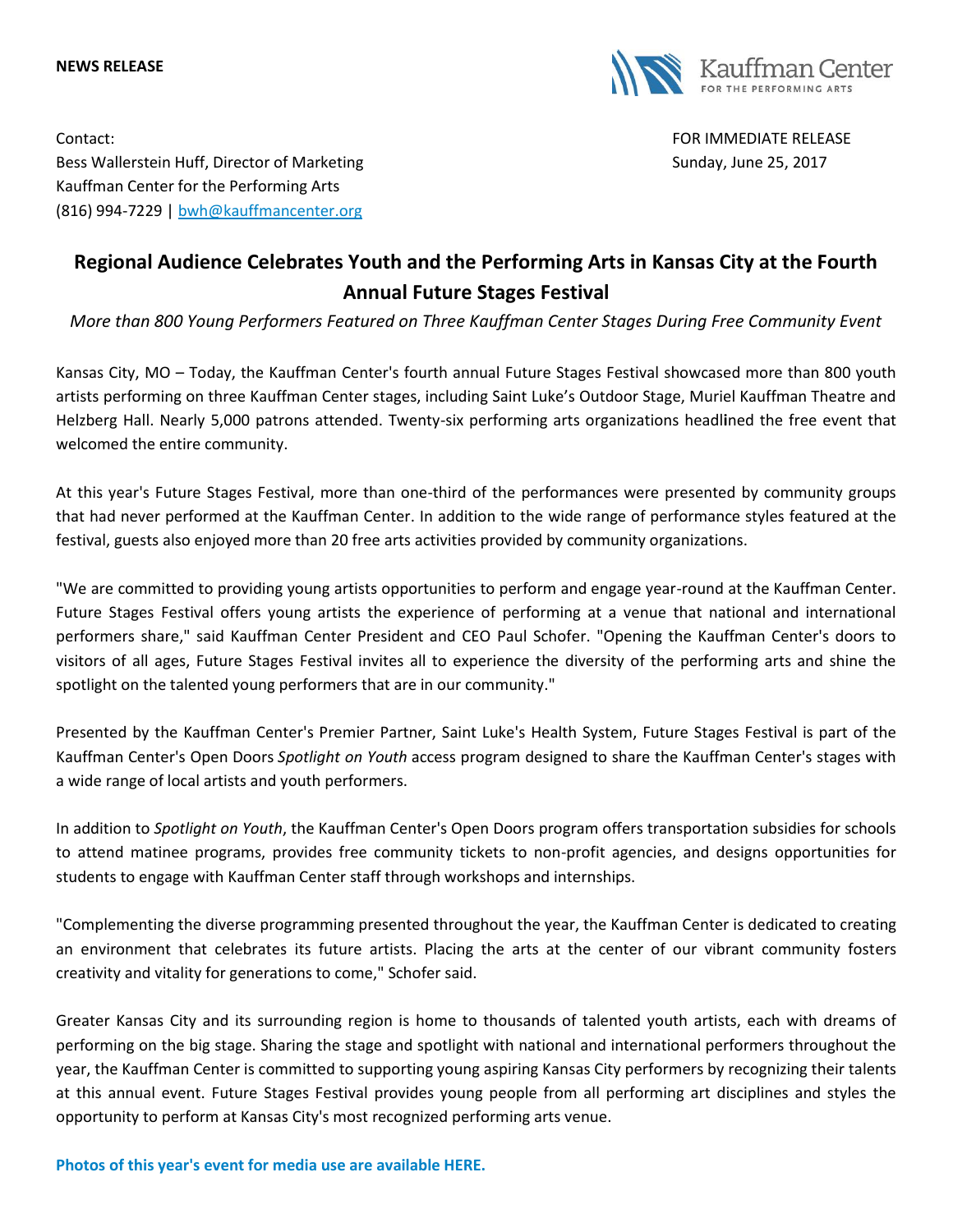### **The 2017 Future Stages Festival featured performances by:**

5 Star Jazz Band Ailey Camp - The Group Crescendo Conservatory - Crescendo in Motion Grupo Axe Capoeira Harmony Project KC Heart of America Shakespeare Festival - Team Shakespeare House of Dance and BEST NETWORK Ice Studios School of Dance Kansas City Ballet School Kansas City Youth Percussion Ensemble KC Boys Choir & KC Girls Choir KC Institute of Chinese Language and Culture Dance Group Knox Church Celebration Choir Lily Zhang Li Taylor Dance Academy Lyric Opera of Kansas City Metropolitan Strings Academy Orchestra Music Theatre Kansas City, SunRaise Ottawa Suzuki Strings Starlight STARS Take the Stage Outreach Program The Pulse Performing Arts Center Competition & Performance Company The Smithville Ringleaders Traditional Music Society's Soundz of Africa Youth Ensemble United Dance Performers

#### **Arts Activities were provided by:**

American Institute of Architects Kansas City Drum Safari Great American Kites and Events Heart of America Shakespeare Festival Kansas City Ballet Kansas City Symphony Kansas City Zoo KC Chalk and Walk Festival Keys 4/4 Kids: Pianos on Parade Lucia Aerial Lyric Opera of Kansas City Mattie Rhodes Center Museum at PrairieFire Saint Luke's Health System StoneLion Puppet Theatre The Last Carnival